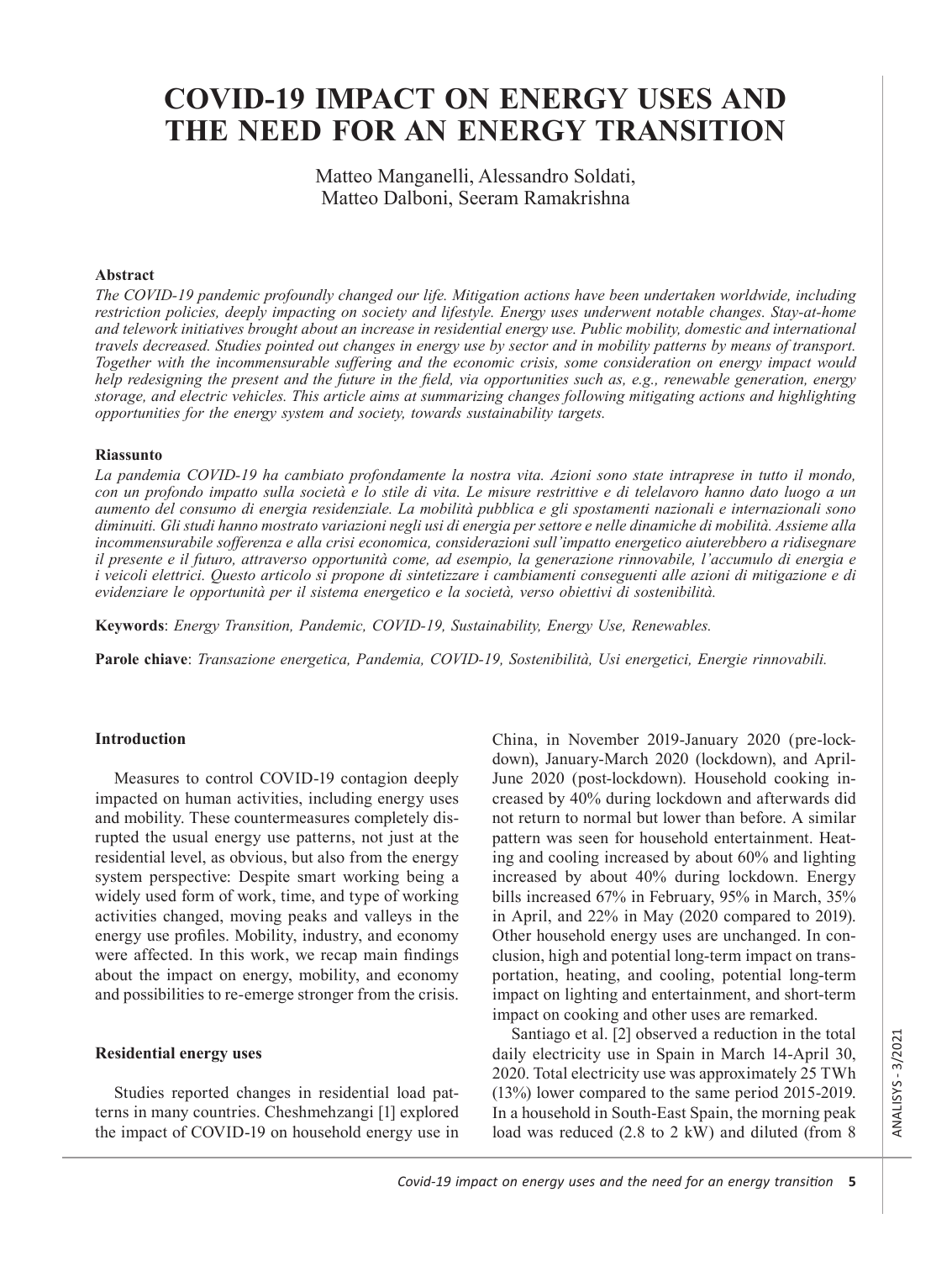

Fig. 1. Average profile of daily active power of Polish residential users on a workday (a) and in the weekend (b) in the 2020 lockdown period (red) and in the analogous 2018 period, used as control period (blue), elaborated from [3]. One can note the increased daytime energy use and similarity between workday and weekend.



Fig. 2. Average profile of daily active power of Quebecker residential users in April (a) and July (b) during lockdown (red) and in the control period (blue), elaborated from [5].

AM to 11 AM-2 PM) and the evening peak load was also reduced (2.7 to 1.5 kW) and postponed (8 PM to 9 PM) compared to 2019.

Bielecki et al. [3] observed (from almost 7000 households in Poland over 800 hours in the same period of 2020 and 2019) that peak load was almost unchanged, but the distribution of peak load duration was broader. The load profile was unchanged 8 PM-8 AM, but it increased 8 AM-8 PM (Fig. 1). The increased daytime energy use was notable.

Snow et al. [4] noted an almost unchanged load profile in weekdays and an increased evening peak load in Australia. Rouleau and Gosselin [5] detected major changes in April-May 2020 and minor changes in June-July 2020 with respect to the control period in a social housing building in Québec, Canada (Fig. 2).

Mustapa et al. [6] studied the impact on household electrical appliance consumption level and on the household conduct concerning energy saving and energy-efficient equipment. The consumption level during measures was greater than before and subsequently decreased but it remained higher than before. Results are available for a variety of appliances. Also, the impact of energy efficient appliances on energy behavior across income groups of users was studied.

In general, daytime energy use increased. A scarcity of measured data was remarked [3]. Increased energy awareness in users [3] and also in service providers and governments [4] is desirable. Low-income users proved more sensitive to energy saving and efficiency with respect to medium- and high-income users [6].

The pandemic has exacerbated energy poverty, in a two-fold effect: Confinement causes energy expenditure increase and, at the same time, market contraction and income decline. Energy poverty was studied in Italy and Spain, two countries strongly affected by COVID and having a comprehensive pre-existing legislation on energy poverty [7].

Relief measures were taken worldwide to support household electricity and gas supply. The ENGAGER network has mapped such responses [8]. Affiliated scientists and activists also issued a call for action for the right of energy and against energy disconnections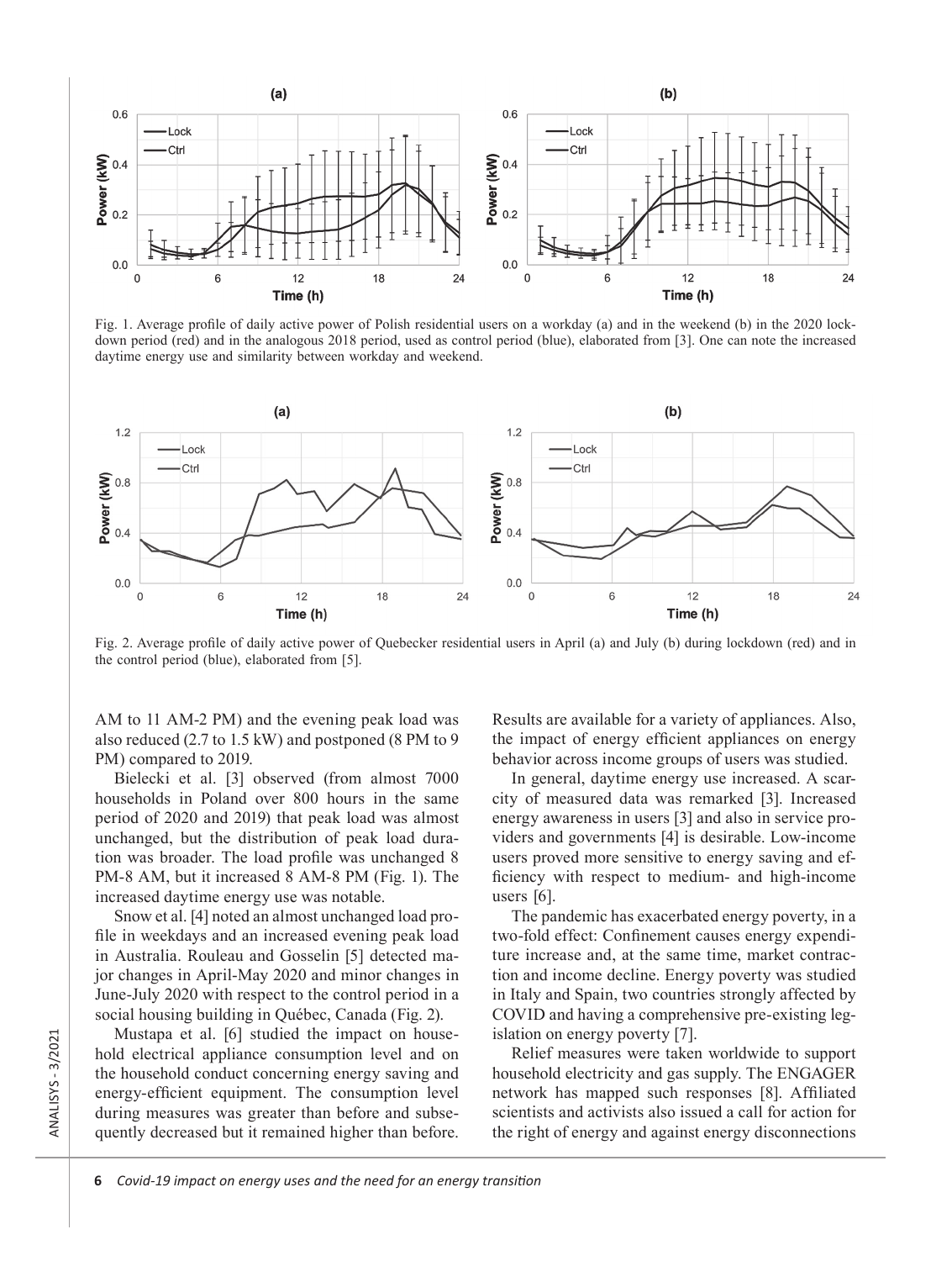[9]. An analysis on the U.S. case is reported as an example [10].

Other than energy consumption, indoor comfort was investigated, e.g. by Cuerdo-Vilches et al. [11], concluding that energy-poor households were more exposed to discomfort and resorted to saving strategies (e.g. thermal adaptation via clothing).

# **Mobility**

Restrictive measures and health concerns also impacted on mobility patterns [12, 13]. Correlation between mobility and SARS-CoV-2 transmission is studied [12, 14-16]. Datasets are available on pandemic-altered mobility [17, 18]. Health has become a priority when choosing transport mode, at the detriment, e.g., of timing and price [19].

Katrakazas et al. [20] studied changes in driving behavior and road safety, evidencing a more aggressive driving following lesser traffic volumes (higher speeds, more numerous speed violations, more frequent harsh acceleration or braking) and higher usage of mobile phone when driving and yet less incidents (following shorter trips, less frequent trips in nighttime, and reduced traffic). Li et al. [21] studied altered traffic patterns in Shanghai. Luan et al. [22] explored the impact on travel choices and car purchasing. Other studies deal with electric vehicle charging dynamics [23, 24]. Mobility and transports, especially public transports, declined in general, while the use of cars, bicycles, and micro mobility increased. The impact on industry is also analyzed, e.g., concerning electric vehicles [25].

New drivers shaping future mobility are health, policies and regulations, hyper-locality, industry consolidation, and a rethinking of innovations. A strong global uptake of electric vehicles is expected, albeit with local slowdowns [19]. Post-pandemic mobility scenarios are explored [13, 26]. The impact on mobility also propagates to related aspects, namely energy and the environment: As an example, perceived health risk influenced carsharing and, in turn, emissions and traffic [27].

## **Power system, industry, and climate**

The impact on the power system and the energy market is also investigated [28-31]. A review on the matter is by Navon et al. [28], discussing present challenges, which include irregular load distribution and inaccurate load forecasting. The effect on energy demand is studied, e.g., in the case of Italy [30].

Other studies focus, e.g., on increased photovoltaic generation due to clearer skies following lockdown [32], modeling of energy generation and consumption during criticalities [33], or the impact on small power systems [34].

Electricity demands dropped in many countries following lockdown orders, only partially compensated by increased residential energy use, and recovered following eased measures [35]. The energy industry was affected [36], resulting in reduction of oil and gas prices [37]. The effect on renewable energy industry in particular is studied [38]. In addition to a decreased energy consumption, an increased share of renewable generation is found in a pandemic scenario [34]. This is explained by dispatch priority and the significant capacity installed in 2019. On the other hand, new investments were delayed [39], as a consequence of slowdowns in shipments and restrictions to personnel [40].

The impact of the pandemic and on mitigation measures on other sectors is also explored. It is noted that increased reliance on ICT (driven by telework, distance learning, gaming, entertainment, and internet shopping) boosted the demand for devices [41] and the related energy uses [42]. The COVID-19 pandemic is regarded as the main cause of the current global chip shortage, as increased demand and factory shutdowns depleted inventories. After a noted glut in DRAM memory in 2019, the industry growth in 2020 could not keep up. Demand for semiconductors keeps increasing and so is price. Filling the shortage is expected to take a couple of years. The automotive industry was especially affected: Vehicle sales dropped at the beginning of lockdowns and semiconductor manufacturers redirected to consumer electronics, exposing the automotive industry when car sales rose again [41].

Unfortunately, the COVID-19 pandemic broke out within an ongoing climate crisis, both unprecedentedly disruptive [43]. Health measures impacted positively on the environment, by reducing emissions [44]. While countries are deploying economic recovery programs, it is advised not to neglect the environment [43].

# **Possibilities**

The altered context can be a fertile environment for local renewable generation, energy storage, and electrical mobility [45]. Although newer studies incorporate the pandemic context, specific studies on the impact on local generation and storage are scarce. As an example, we investigated the impact of the altered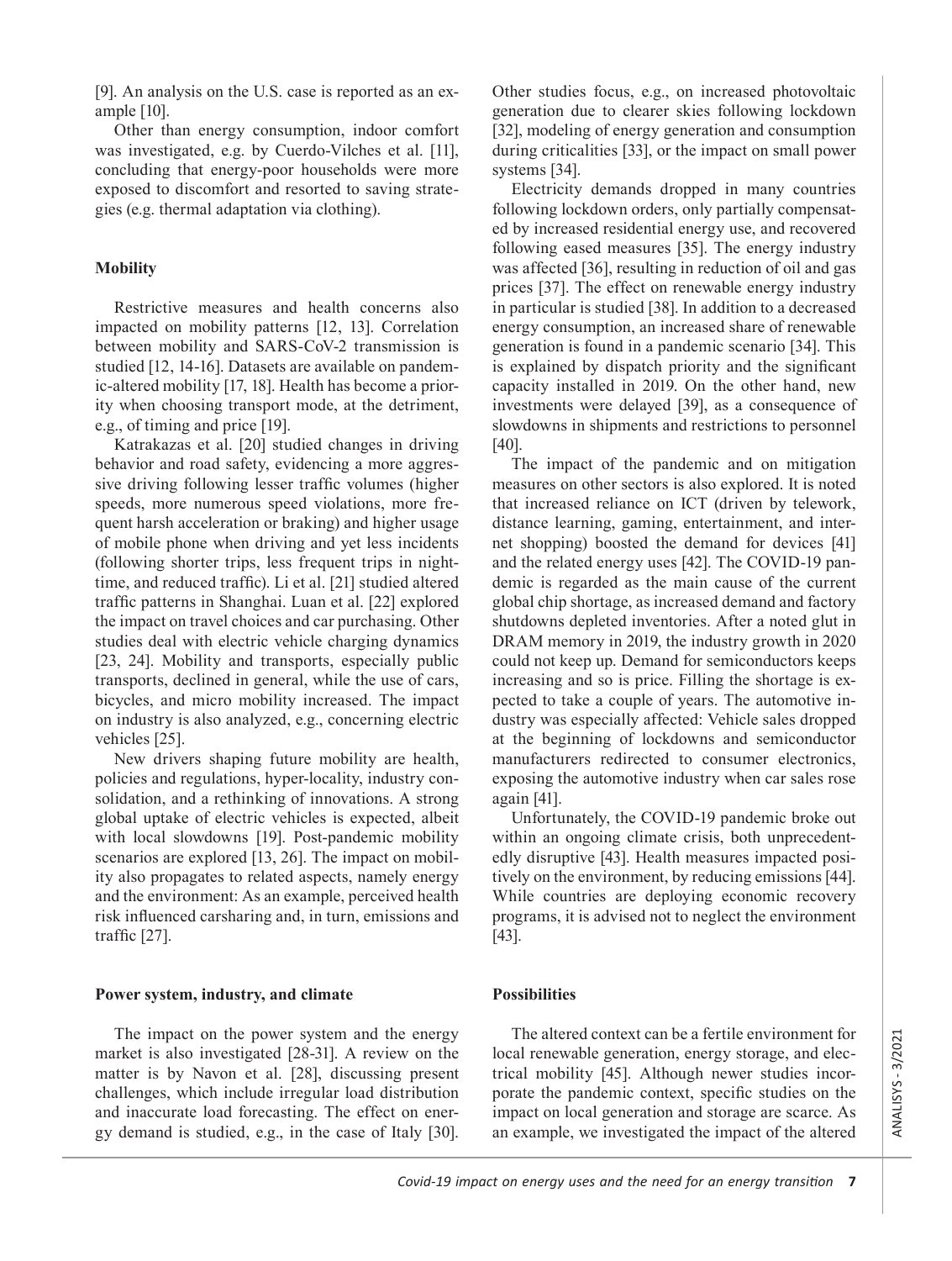Tab. 1. Comparison of results on average daily energy exchanged and yearly energy cost and saving for an Italian household based on the presence of a renewable energy system, an electric vehicle, and lockdown measures, elaborated from [46]. The results show that lockdown-altered energy use pushes for increased use of renewable energy systems and electric vehicle charging.

| Photovoltaic<br>and storage | Electric<br>vehicle |                | Daily energy (kWh) |                  |                          |                            |
|-----------------------------|---------------------|----------------|--------------------|------------------|--------------------------|----------------------------|
|                             |                     | Lockdown       | from grid          | to grid          | Annual cost $(\epsilon)$ | Annual saving $(\epsilon)$ |
| No                          | No                  | N <sub>0</sub> | 13                 | $\boldsymbol{0}$ | 1.094                    | -                          |
| No                          | No                  | Yes            | 19                 | 0                | 1.458                    |                            |
| No                          | Yes                 | No             | 25                 | $\mathbf{0}$     | 1.860                    | -                          |
| No                          | Yes                 | Yes            | 30                 | $\mathbf{0}$     | 2.225                    | -                          |
| Yes                         | No                  | No             | 6                  | 20               | 448                      | 645                        |
| Yes                         | No.                 | Yes            |                    | 18               | 552                      | 906                        |
| Yes                         | Yes                 | N <sub>o</sub> | 16                 | 19               | 1.155                    | 706                        |
| Yes                         | Yes                 | Yes            | 17                 | 17               | 1.264                    | 961                        |

context and possibilities of exploitation [46] based on a model of residential renewable generation and storage [47], concluding that pandemic-induced loads increase savings from a local photovoltaic-storage system, also considering a home-charged electric vehicle (Tab. 1). COVID-19 also motivated research works on stand-alone energy systems for medical facilities [48] or rural communities [49] or on cold vaccine storage and distribution [50].

Technology can provide an extensive contribution. In addition to bioinformatics [51] or digital and telehealth [52, 53], examples exist of technology repurposing. Some examples are smart building applications [54], robotic nasopharyngeal swab sampling [55], or the control of mechanical ventilation in buildings [56]. A review on robotics and artificial intelligence in healthcare against COVID-19 is by Sarker et al. [57].

Studies advise to accelerate the energy transition in this time of health and climate crises, as the way to emerge stronger, via disruptive technologies, including clean energy, storage, and electric mobility [58]. Although one can be tempted to promote sustainable energy in the short term, it is advised to minimize economic damage for businesses and devise longterm plans for a transition to low-carbon energy, along with a stronger economy and a more responsive health care. A comprehensive exploration on the matter is by Hoang et al. [59]. Renewable energy communities, for instance, are regarded as a key element [60].

# **Conclusions**

The COVID-19 pandemic exposed weaknesses in the energy system and economy. Also, it happened within an ongoing climate change. Residential energy uses increased but other uses and overall consumption decreased. Power generation and emissions also decreased, but the share of renewable generation increased. Mobility declined and new transportation modalities are taking over. We can learn from this and take advantage of recovery actions. Contributions are coming from many technologies. Renewable generation, energy storage, and new mobility systems are among key elements. A cleaner and more sustainable energy system can be built, along with better economy and healthcare.

# *References*

- [1] A. Cheshmehzangi, "COVID-19 and household energy implications: what are the main impacts on energy use?", *Heliyon*, vol. 6, no. 10, p. e05202, 2020/10/01/ 2020.
- [2] I. Santiago, A. Moreno-Munoz, P. Quintero-Jiménez, F. Garcia-Torres, and M. J. Gonzalez-Redondo, "Electricity demand during pandemic times: The case of the COVID-19 in Spain", *Energy Policy*, vol. 148, p. 111964, 2021/01/01/ 2021.
- [3] S. Bielecki, T. Skoczkowski, L. Sobczak, J. Buchoski, Ł. Maciąg, and P. Dukat, "Impact of the Lockdown during the COVID-19 Pandemic on Electricity Use by Residential Users", *Energies*, vol. 14, no. 4, p. 980, 2021.
- [4] S. Snow, R. Bean, M. Glencross, and N. Horrocks, "Drivers behind Residential Electricity Demand Fluctuations Due to COVID-19 Restrictions", *Energies*, vol. 13, no. 21, p. 5738, 2020.
- [5] J. Rouleau and L. Gosselin, "Impacts of the COVID-19 lockdown on energy consumption in a Canadian social housing building", *Applied Energy*, vol. 287, p. 116565, 2021/04/01/ 2021.
- [6] S. I. Mustapa, R. Rasiah, A. H. Jaaffar, A. Abu Bakar, and Z. K. Kaman, "Implications of COVID-19 pandemic for energyuse and energy saving household electrical appliances consumption behaviour in Malaysia", *Energy Strategy Reviews*, vol. 38, p. 100765, 2021/11/01/ 2021.
- [7] P. Mastropietro, P. Rodilla, and C. Batlle. (2020, 2 December 2021). *Measures to tackle the Covid-19 outbreak impact on energy poverty*. Available: https://fsr.eui.eu/measures-to-tackle-the-covid-19-outbreak-impact-on-energy-poverty/
- [8] M. Hesselman, A. Varo, R. Guyet, and H. Thomson. (1 December 2021). *Global Map of COVID-19 Household Energy*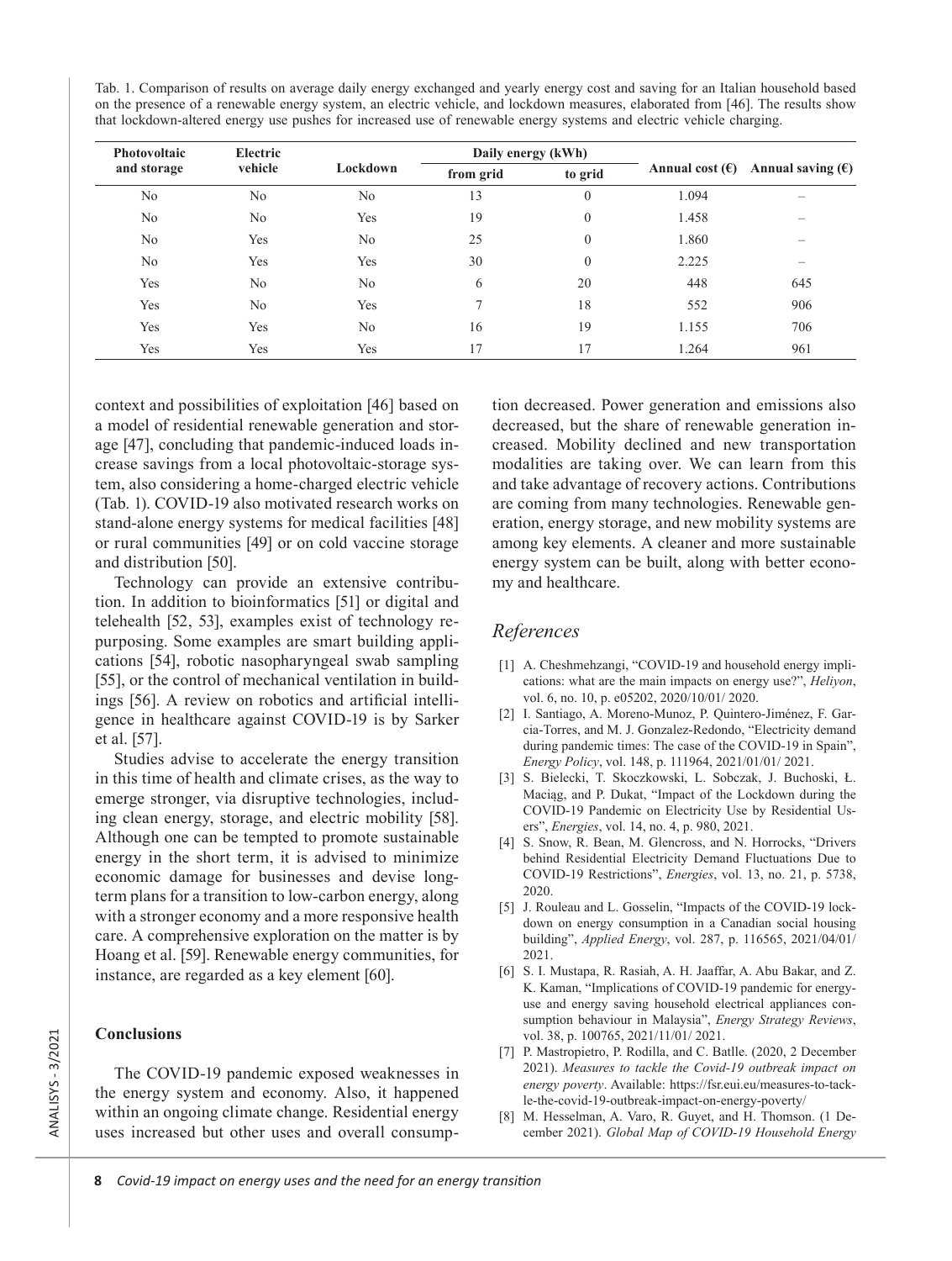*Services Relief Measures*. Available: http://www.engager-energy.net/covid19/

- [9] R. B. Barbosa, R.; Bouzarovski, S.; Castaño-Rosa, R.; *et al.*, "European Energy Poverty: Agenda Co-Creation and Knowledge Innovation. Call for Action", ed, 2020.
- [10] A. Igleheart and C. McMichale. (2021, 2 December 2021). *The Energy Policy Response to COVID-19: Lessons Learned and Policy Considerations For State Legislatures*. Available: https://www.ncsl.org/research/energy/the-energy-policy-response-to-covid-19-lessons-learned-and-policy-considerations-for-state-legislatures.aspx.
- [11] T. Cuerdo-Vilches, M. Á. Navas-Martín, and I. Oteiza, "Behavior Patterns, Energy Consumption and Comfort during COVID-19 Lockdown Related to Home Features, Socioeconomic Factors and Energy Poverty in Madrid", *Sustainability*, vol. 13, no. 11, 2021.
- [12] S. M. Iacus, C. Santamaria, F. Sermi, S. Spyratos, D. Tarchi, and M. Vespe, "Human mobility and COVID-19 initial dynamics", *Nonlinear Dyn*, pp. 1-19, Sep 2 2020.
- [13] G. Lozzi, M. Rodrigues, E. Marcucci, T. Teoh, V. Gatta, and V. Pacelli, "Research for TRAN Committee - COVID-19 and urban mobility: impacts and perspectives", European Parliament Policy Department for Structural and Cohesion Policies, 2020.
- [14] P. Nouvellet *et al.*, "Reduction in mobility and COVID-19 transmission", *Nature Communications*, vol. 12, no. 1, p. 1090, 2021/02/17 2021.
- [15] M. T. Kartal, Ö. Depren, and S. KiliC Depren, "The relationship between mobility and COVID-19 pandemic: Daily evidence from an emerging country by causality analysis", *Transportation Research Interdisciplinary Perspectives*, vol. 10, p. 100366, 2021/06/01/ 2021.
- [16] A. Cartenì, L. Di Francesco, and M. Martino, "How mobility habits influenced the spread of the COVID-19 pandemic: Results from the Italian case study", *Science of The Total Environment*, vol. 741, p. 140489, 2020/11/01/ 2020.
- [17] Google, "COVID-19 Community Mobility Report", 2020.
- [18] Apple, "Mobility trend reports", 2020.
- [19] M. Hattrup-Silberberg *et al.* (2021, 7 December 2021). *Five COVID-19 aftershocks reshaping mobility's future*. Available: https://www.mckinsey.com/industries/automotive-and-assembly/our-insights/five-covid-19-aftershocks-reshaping-mobilitys-future.
- [20] C. Katrakazas, E. Michelaraki, M. Sekadakis, and G. Yannis, "A descriptive analysis of the effect of the COVID-19 pandemic on driving behavior and road safety", *Transportation Research Interdisciplinary Perspectives*, vol. 7, p. 100186, 2020/09/01/ 2020.
- [21] J. Li, P. Xu, and W. Li, "Urban road congestion patterns under the COVID-19 pandemic: A case study in Shanghai", *International Journal of Transportation Science and Technology*, vol. 10, no. 2, pp. 212-222, 2021/06/01/ 2021.
- [22] S. Luan, Q. Yang, Z. Jiang, and W. Wang, "Exploring the impact of COVID-19 on individual's travel mode choice in China", *Transport Policy*, vol. 106, pp. 271-280, 2021/06/01/ 2021.
- [23] G. McClone, J. Kleissl, B. Washom, and S. Silwal, "Impact of the coronavirus pandemic on electric vehicle workplace charging", *Journal of Renewable and Sustainable Energy*, vol. 13, no. 2, 2021.
- [24] A. Palomino, M. Parvania, and R. Zane, "Impact of COVID-19 on Mobility and Electric Vehicle Charging Load", *arXiv*, 2020.
- [25] W. Wen, S. Yang, P. Zhou, and S. Z. Gao, "Impacts of COV-ID-19 on the electric vehicle industry: Evidence from China", *Renewable and Sustainable Energy Reviews*, vol. 144, p. 111024, 2021/07/01/ 2021.
- [26] S. Corwin, R. Zarif, A. Berdichevskiy, and D. Pankratz, "The

futures of mobility after COVID-19: Scenarios for transportation in a postcoronavirus world", 2020.

- [27] M. Garaus and C. Garaus, "The Impact of the Covid-19 Pandemic on Consumers' Intention to Use Shared-Mobility Services in German Cities", *Front Psychol*, vol. 12, p. 646593, 2021.
- [28] A. Navon, R. Machlev, D. Carmon, A. E. Onile, J. Belikov, and Y. Levron, "Effects of the COVID-19 pandemic on energy systems and electric power grids—A review of the challenges ahead", *Energies*, vol. 14, no. 4, p. 1056, 2021.
- [29] G. Ruan, J. Wu, H. Zhong, Q. Xia, and L. Xie, "Quantitative assessment of US bulk power systems and market operations during the COVID-19 pandemic", *Applied Energy*, vol. 286, p. 116354, 2021.
- [30] P. Scarabaggio, M. La Scala, R. Carli, and M. Dotoli, "Analyzing the Effects of COVID-19 Pandemic on the Energy Demand: the Case of Northern Italy", in *2020 AEIT International Annual Conference (AEIT)*, 2020, pp. 1-6: IEEE.
- [31] E. Bompard et al., "The Immediate Impacts of COVID-19 on European Electricity Systems: A First Assessment and Lessons Learned", *Energies*, vol. 14, no. 1, 2020.
- [32] I. M. Peters, C. Brabec, T. Buonassisi, J. Hauch, and A. M. Nobre, "Does Covid-19 Impact Photovoltaics?", in *2020 47th IEEE Photovoltaic Specialists Conference (PVSC)*, 2020, pp. 2480-2481.
- [33] R. Ofir, N. Zargari, A. Navon, Y. Levron, and J. Belikov, "Assessing Energy Generation and Consumption Patterns in Times of Crisis: COVID-19 as a Case Study", in *2021 IEEE Madrid PowerTech*, 2021, pp. 1-6.
- [34] D. Carmon, A. Navon, R. Machlev, J. Belikov, and Y. Levron, "Readiness of Small Energy Markets and Electric Power Grids to Global Health Crises: Lessons From the COVID-19 Pandemic", *IEEE Access*, vol. 8, pp. 127234-127243, 2020.
- [35] IEA, "Covid-19 impact on electricity", 2021.
- [36] H. Zhong, Z. Tan, Y. He, L. Xie, and C. Kang, "Implications of COVID-19 for the electricity industry: A comprehensive review", *CSEE Journal of Power and Energy Systems*, vol. 6, no. 3, pp. 489-495, 2020.
- [37] E. Ghiani, M. Galici, M. Mureddu, and F. Pilo, "Impact on Electricity Consumption and Market Pricing of Energy and Ancillary Services during Pandemic of COVID-19 in Italy", *Energies*, vol. 13, no. 13, 2020.
- [38] C. D, M. M. E, and W. M, "Restrictions and Driving Forces for Renewable Energy Production Development and Electrical Energy Demand in General and During COVID-19", in *2021 12th International Symposium on Advanced Topics in Electrical Engineering (ATEE)*, 2021, pp. 1-5.
- [39] (2020, 11 December 2021). *The impact of COVID-19 on the power and renewables industry*. Available: https://www.nortonrosefulbright.com/de-de/wissen/publications/be467bc7/ the-impact-of-covid-19-on-the-power-and-renewables-industry.
- [40] U.S. Energy Storage Association, "Impacts of COVID-19 on the Energy Storage Industry", 2020, Available: https://energystorage.org/wp/wp-content/uploads/2020/04/2020-COVIDreport\_FINAL-2.pdf.
- [41] J. Fioramonti. (2021, 9 December 2021). *COVID-19's Impact on the Semiconductor Industry | Kidder Mathews*. Available: https://kidder.com/trend-articles/covid-19s-impact-on-thesemiconductor-industry/
- [42] M. Manganelli, A. Soldati, L. Martirano, and S. Ramakrishna, "Strategies for Improving the Sustainability of Data Centers via Energy Mix, Energy Conservation, and Circular Energy", *Sustainability*, vol. 13, no. 11, 2021.
- [43] D. Rosenbloom and J. Markard, "A COVID-19 recovery for climate", *Science*, vol. 368, no. 6490, pp. 447-447, 2020.